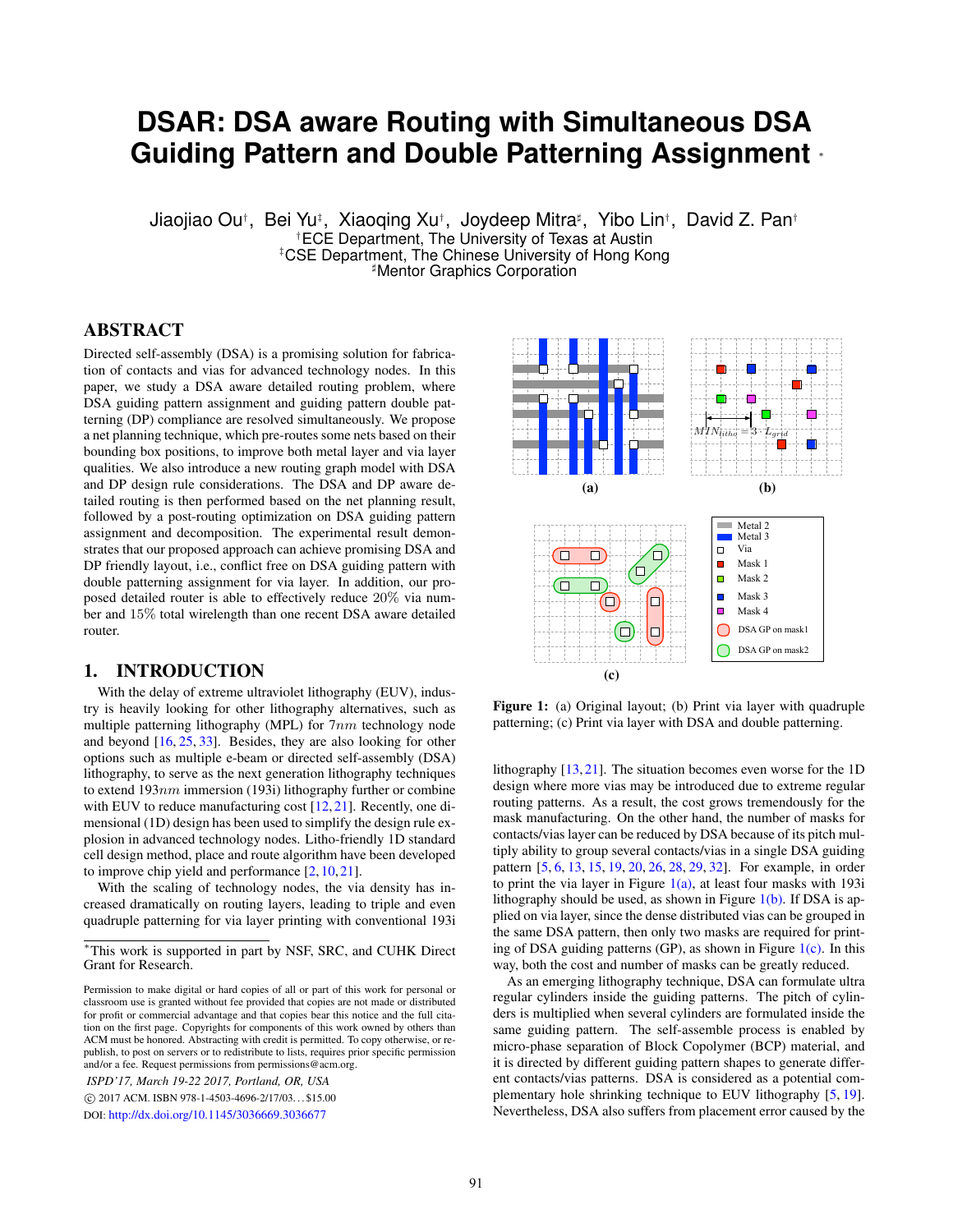mismatch between final and target patterns. For instance, it is discovered that the placement error may be quite large for complex DSA group patterns [\[19\]](#page-7-8), thus some regular DSA group patterns are preferred due to yield consideration. However, due to the limited patterns of DSA, it is difficult to cover the randomly distributed contacts and vias in conventional design by a single guiding pattern mask. Therefore, multiple patterning for DSA guiding patterns is a straightforward and natural extension.

There are several works on DSA guiding pattern assignment and decomposition problem. [\[17,](#page-7-14) [22,](#page-7-15) [23,](#page-7-16) [30\]](#page-7-17) studied the DSA guiding pattern assignment and redistribution of cut masks in 1D design; [\[20\]](#page-7-9) first addressed the challenges of applying DSA to contacts and vias, and proposed the initial ideas of multiple patterning in DSA; [\[3,](#page-6-3) [4,](#page-6-4) [14,](#page-7-18) [31\]](#page-7-19) investigated the DSA guiding pattern assignment, and proposed different methods to decompose these patterns in order to reduce variations. It should be noted that decomposition conflicts may not be completely removed if vias in the design is fixed, so considering DSA patterns during design stage becomes necessary. [\[7\]](#page-6-5) proposed an SAT algorithm to optimize the contact topology of 1D standard cell library in order to reduce complexity of DSA guiding patterns. [\[8\]](#page-6-6) proposed a detailed routing method to assign DSA guiding patterns to vias during the detailed routing stage. [\[9\]](#page-6-7) considered the DSA pattern during the redundant via insertion stage, and solved this problem by using integer linear program (ILP) and maximum independent set method; [\[24\]](#page-7-20) extended the DSA aware redundant via insertion problem, and solved the guiding pattern assignment and redundant via insertion simultaneously. [\[27\]](#page-7-21) proposed a method to remove the grouping conflicts between the standard cell boundaries in the post-placement stage.

However, none of the previous research consider DSA and multiple patterning constraints simultaneously during detailed routing stage. In this paper, we investigate detailed routing algorithms considering DSA and double patterning (DSA+DP) on guiding patterns. The purpose of this study is to obtain a detailed routing layout with DSA and double patterning friendly via distribution, while the impact on conventional metrics such as wirelength and via number are minimized as well. Our major contributions of this paper can be summarized as follows:

- This is the first work considering DSA with double patterning for DSA guiding patterns on via layer in detailed routing stage to the best of our knowledge.
- A pre-route net planning algorithm is proposed to improve routing quality in terms of total via number and wirelength.
- A routing graph model with DSA+DP considerations is developed for detailed routing.
- The DSA guiding pattern assignment and decomposition for via layer can be performed simultaneously in the routing stage.
- A post-route DSA guiding pattern assignment and decomposition method is adopted to further improve the result.

The rest of the paper is organized as follows: Section [2](#page-1-0) introduces the DSA pattern constraints and problem formulation. Section [3](#page-2-0) presents the details of our proposed method. Section [4](#page-6-8) demonstrates the experimental results. Then Section [5](#page-6-9) concludes the paper.

# <span id="page-1-0"></span>2. PRELIMINARIES

In this section, we introduce the DSA related design rules and present our problem formulation. The design is assumed as gridded design.

<span id="page-1-1"></span>
$$
L_{grid} > MIN_{dsa} \qquad \quad 2 \cdot L_{grid} \le MAX_{dsa} < 3 \cdot L_{grid}
$$

<span id="page-1-2"></span>

Figure 2: (a) DSA design rules: Vias whose distance is within  $[MIN<sub>dasa</sub>$ ,  $MAX<sub>dasa</sub>]$  can be grouped in the same guiding template; otherwise they can not be grouped. (b) Feasible regular DSA patterns. As the last three patterns have larger pitch than the natural pitch of DSA material, their guiding templates will have complex shapes in order to obtain higher confinement on the final patterns. Without loss of generality, all the guiding templates are illustrated as rectangles in the following sections.

# 2.1 DSA Design Rules

The minimum and maximum pitches that DSA material can obtain are defined as  $MIN_{dsa}$  and  $MAX_{dsa}$ . The  $MIN_{dsa}$  is almost the same to the natural pitch  $L<sub>O</sub>$  of DSA material. Only when two vias are within the region between  $MIN_{dsa}$  and  $MAX_{dsa}$ , can they be grouped in the same DSA group. Otherwise, they have to be decomposed into different masks when the distance is smaller than the conventional minimum lithography distance  $MIN_{litho}$ . In this paper, in order not to lose any generality, we assume the size of the grids is  $L_{grid}$ , and the minimum lithography distance  $MIN_{litho} \geq 3 \times L_{grid}$ . And  $MIN_{dsa} \leq L_{grid}$ ,  $2 \times L_{grid} \leq MAX_{dsa} \leq 3 \times L_{grid}$ . The above assumptions are illustrated in Figure  $2(a)$ . Moreover, as the non-collinear and nonmanhattan aligned DSA patterns are not reliable with 193i lithography, and fork or cycle shaped patterns are difficult to synthesis, thus these kind of patterns are forbidden. In addition, the number of contacts/vias in a single DSA guiding pattern are also restricted. Therefore, the regular and simple DSA patterns are adopted in this work to improve the robustness and yield of DSA lithography, as shown in Figure  $2(b)$ . When the distance between adjacent holes is different from the natural pitch of DSA material, more confinement is required on the guiding template. Thus, the shapes of masks for the last three guiding templates are more complex than the first three.

## 2.2 Forbidden Via Distribution

For unidirectional design, cut masks are often used to cut off the metal lines to formulate logic connections. But it should be noted that there are minimum area constraints for the cut masks. As illustrated in Figure  $3(a)$ , the tip-to-tip design with two adjacent vias on different nets might violate the design rules. Therefore, this kind of adjacent via distributions on different nets are forbidden. However, the minimum area violation can be avoided for adjacent vias on the same nets, as shown in Figure  $3(b)$ .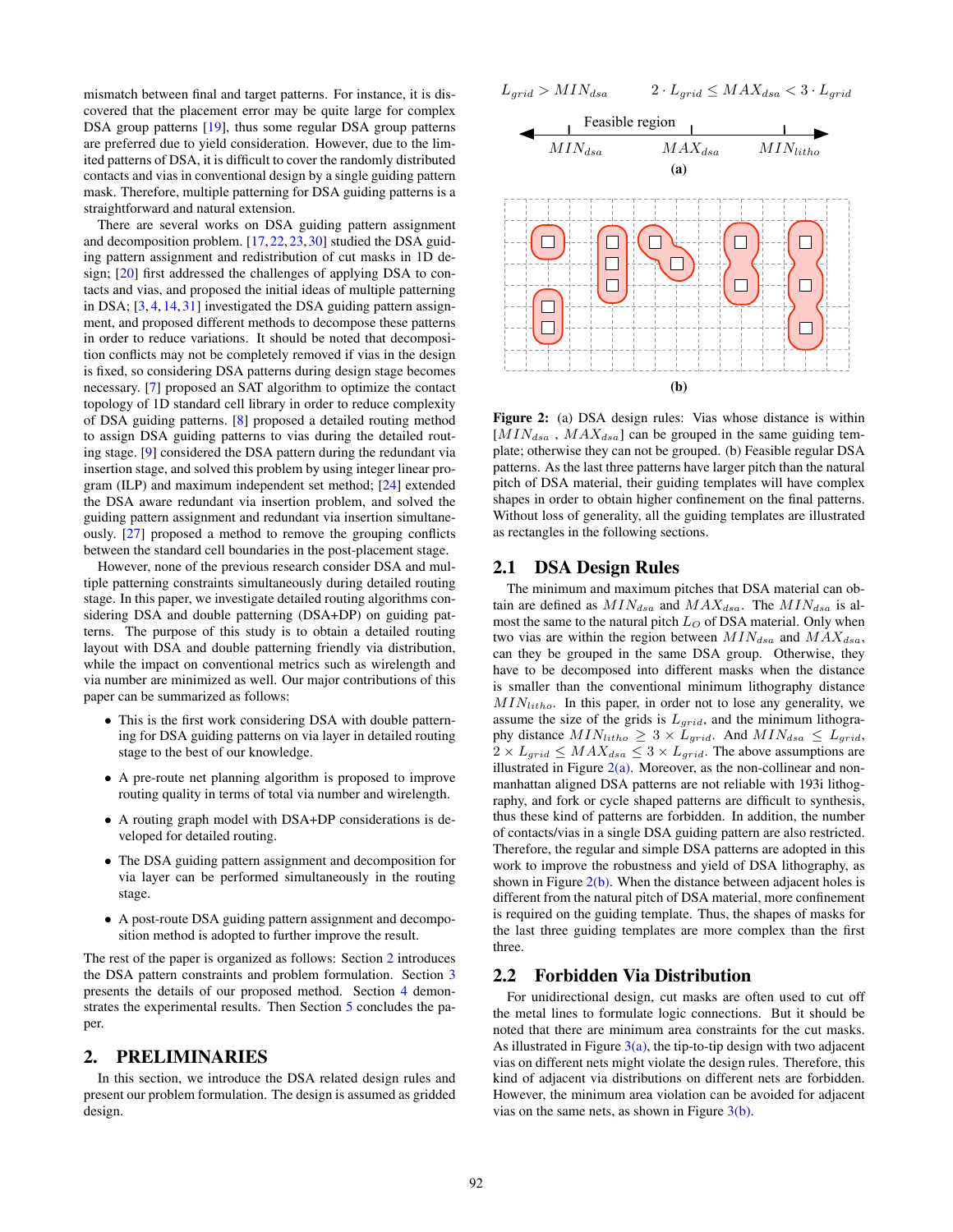<span id="page-2-1"></span>

<span id="page-2-2"></span>Figure 3: (a) The cut mask violates the minimum area design rule for adjacent vias on different nets. (b) If the adjacent vias are on the same net, the cut mask will not violate the rule.

<span id="page-2-4"></span><span id="page-2-3"></span>

<span id="page-2-6"></span>Figure 4: (a) Initial detailed routing without DSA consideration. (b) Three masks are required for via layer. (c) Redistribute the via by rerouting net 1 and net 3 to make the via layer DSA friendly. (d) Only two masks are used with DSA consideration.

# 2.3 Problem Formulation

Figure [4](#page-2-3) gives an example of DSA incompatible routing and DSA friendly routing. Without DSA consideration on the via layer, the via distribution in Figure  $4(a)$  requires three DSA masks to print the vias as in Figure  $4(b)$ . By rerouting net 1 and net 3 with DSA consideration, we can pattern the vias with only two DSA masks, as illustrated in Figure  $4(d)$ . The problem formulation of our DSA and double patterning aware routing (DSAR) is as follows:

Problem 1 (DSAR). Given a placed netlist with source/target pins, a set of feasible DSA patterns and corresponding design rules, we will perform detailed routing and DSA+DP guiding pattern assignment simultaneously, and minimize the number of unroutable nets and total wire length at the same time.

# <span id="page-2-0"></span>3. DSAR: DSA+DP AWARE ROUTING

This section introduces a pre-route net planning algorithm and a new routing graph model. It also provides the details of algorithms that have been used.

# 3.1 Pre-route Net Planning

Net planning is one of the important problems in the detailed routing stage, which has been studied in many different ways. In

<span id="page-2-7"></span>

**Figure 5:** (a)(b) Corners for net  $x$ .

<span id="page-2-8"></span>

Figure 6: (a) Bounding boxes of nets. (b) Conflict graph for the two corners of all nets.

<span id="page-2-5"></span>the following, we present a new algorithm to estimate the via distribution with DSA+DP considerations and net routability before performing the A\* path search in detailed routing. The proposed algorithm generates a pre-route net path assignment based on the bounding box locations of all the nets. By determining the routing path for nets that do not have too much interference or impact on other nets with DSA+DP constraints in advance, the pre-route net planning could be able to reduce the via number, the total wirelength and conflict number.

#### *3.1.1 Conflict Graph Construction for Nets*

We first construct a conflict graph for the possible vias based on the bounding box locations of each net. As for unidirectional routing, different metal layers have certain routing direction, running either horizontally or vertically. Therefore, it is reasonable to take the jogs of the bounding box as a via between different metal layers. So besides the source and target pins, each bounding box has two corners, denoted as  $x_1$  and  $x_2$ . The first one indicates the upper corner, and the latter one indicates the lower corner, as shown in Figure [5.](#page-2-7) The two corners are used as the vertices in the conflict graph. One corner may contain one to three vias depending on the pin locations. To make it simple, we assume that no via is inserted on the pins in the example. A conflict edge will be added between vertices when their distance is less than the minimum lithography distance. For edge whose vertices can not be grouped in the same DSA guiding pattern, a larger weight is assigned to it. Similarly, a smaller weight is assigned to edge whose vertices can be grouped in the same DSA guiding pattern.

Figure [6](#page-2-8) shows an example of conflict graph construction, where there are fives nets and ten vertices for each corner of all the nets. As the two possible vias in the lower corner  $a_2$  of net a and upper corner  $d_1$  of net d can be grouped in the same DSA pattern, a smaller weight is assigned to the edge between  $a_2$  and  $d_1$ . The above rules can be applied to other vertices and edges in the same way.

### *3.1.2 Conflict Graph Bipartization*

In our net planning algorithm, we want to determine the routing path for as many nets as possible. With the conflict graph, the target is to find the maximized number of vertices which are 2-colorable, by grouping vias in the same DSA group. Therefore, this problem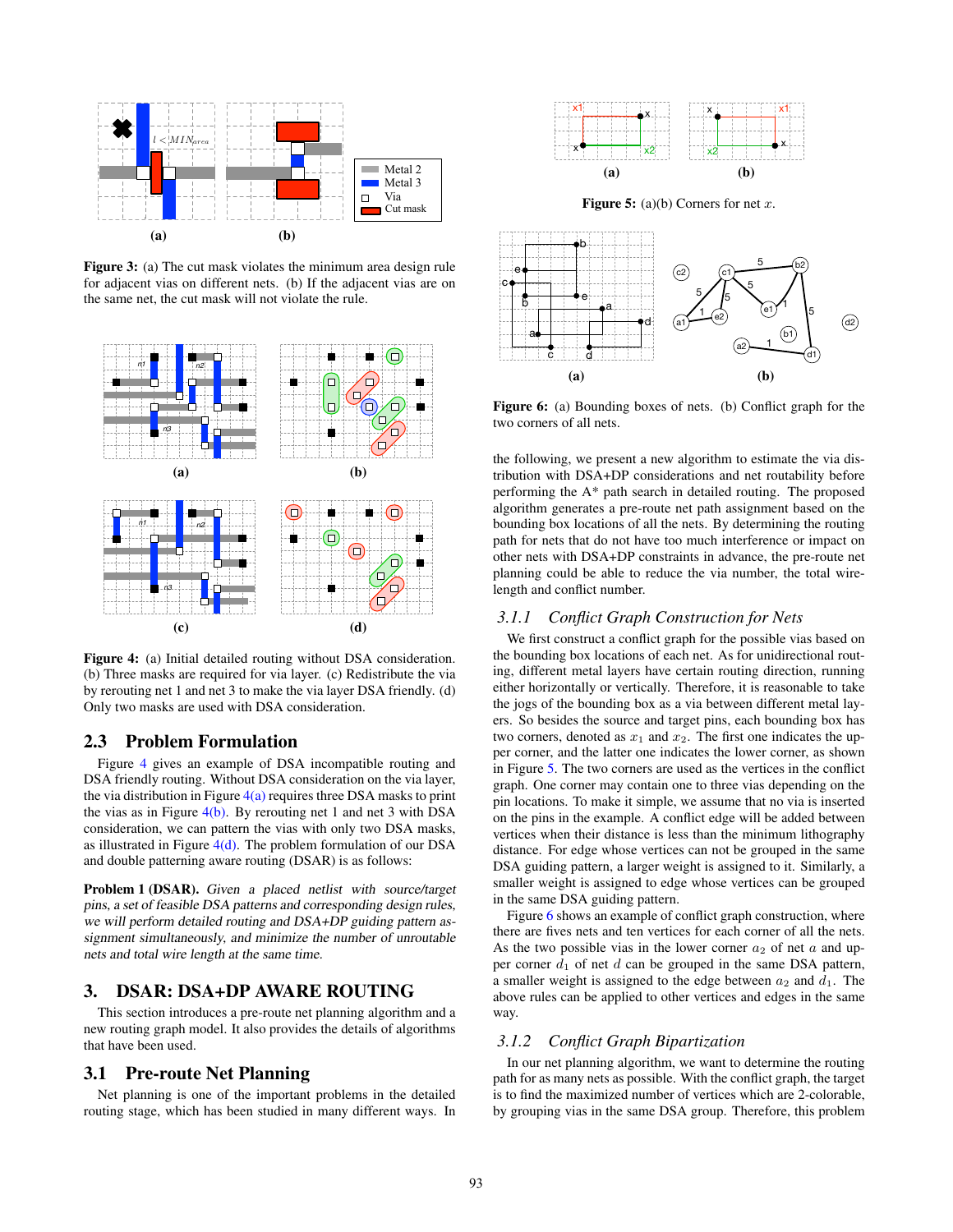<span id="page-3-3"></span>

<span id="page-3-0"></span>Figure 8: (a) Bipartization result, net a and b are undetermined. (b) Route b first results in longer wire length. (c) Route a first results less wire length.



Figure 7: Conflict graph constraints.

<span id="page-3-2"></span>

| vertices deletion coverage for vertex $v$ |
|-------------------------------------------|
| color assignment for vertex $v$           |
| $\cos t$ of vertex $v$                    |
| total number of vertices                  |
| solid edge set                            |
| dashed edge set                           |
| forbidden vertex set                      |
|                                           |

can be formulated as a constrained DSA+DP vertex bipartization algorithm, which converts the conflict graph to a bipartite graph by deleting minimized number of vertices.

It should be noted that at most one corner can be selected for each net. A net corner is strictly forbidden if it goes through the source/ target pins of another net. Other constraints for conflict graph are demonstrated in Figure [7.](#page-3-0) The dashed line means that the two corners belong to the same net, and at most one corner can exist at the same time. The dashed lines will not be counted as the conflict edge during the graph bipartization. The shadowed vertices indicate that the corresponding corner goes through the source/target pins of another net, so these vertices have to be deleted in advance. The ideal case is that there exists a set of valid corners for each net that are 2-colorable for the original conflict graph. ILP formula [\(1\)](#page-3-1) is proposed to solve the problem. Some notations are explained in Table [1.](#page-3-2)

<span id="page-3-1"></span>
$$
\min \sum_{i=1}^{N} (\alpha_i \times c_i) \tag{1a}
$$

s.t.  $s_v + s_u + (c_v + c_u) \ge 1$ ,  $\forall \{v, u\} \in E_s$ , (1b)

 $s_v + s_u - (c_v + c_u) \le 1, \quad \forall \{v, u\} \in E_s,$  (1c)

 $c_v + c_u \ge 1, \qquad \forall \{v, u\} \in E_d, \qquad (1d)$ 

$$
c_v = 1, \qquad \qquad \forall v \in V_f. \qquad (1e)
$$

 $c_v$  is a binary variable indicating the vertices deletion coverage for v.  $c_v = 1$  means vertex v is deleted. The cost of  $c_v$  is denoted as  $\alpha_v$ , which is calculated as  $\alpha_v = \frac{1}{\sqrt{2\pi}}$  $\sum_{e \in V} Cost_e$ . It is calculated as

the reciprocal of the sum of connected edge cost. With the cost,we prefer to delete the most congested and DSA unfriendly vertices to avoid decomposition conflicts during the bipartization process.  $s_v$ is also a binary variable indicating the color assignment for vertex v.  $s_v = 0$  means that v is assigned with color 0, and vice versa for  $s_v = 1$ . And N is the total number of vertices. The objective is to delete as few vertices as possible with minimized cost. The first two constraints forbid both endpoints of a conflict edge to have the same color while none of them is deleted. The third constraint forbids the two corners of the same net to exist at the same time. The forth constraint forbids the vertices if corresponding corner of its bounding box occupies the source/target pin locations of other nets.

### *3.1.3 DSA+DP Net Ordering*

Due to the congested bounding box distribution, the routing path of some nets can not be decided with ILP. Therefore, these nets will be routed in the detailed routing stage. Before that, a net ordering method is proposed based on previous ILP result. Generally, the net order of the undetermined nets are determined in the ascending order based on the size of bounding box of each net. However, if the bounding box size is the same, the net with more overlaps with other nets will be routed first. Figure [8](#page-3-3) shows that routing paths of nets  $a$  and  $b$  are not determined, net  $a$  is routed first since it has smaller bounding box.

# 3.2 Detailed Routing

#### <span id="page-3-4"></span>*3.2.1 Routing graph model*

Since we only consider the DSA guiding pattern decomposition on via layer where the metal layers are all unidirectional, previous routing graph model for multiple patternings [\[18\]](#page-7-22) may no longer be suitable for the DSA+DP aware detailed routing. To avoid the generations of DSA guiding pattern conflicts, we propose the following DSA+DP aware routing graph model to perform DSA guiding pattern assignment and decomposition simultaneously.

Without loss of any generality, we assume that the vertical wire indicates metal 2, and the horizontal wire indicates metal 3. A via is inserted when the routing direction changes. A routing box for each routing grid is used to indicate the inserted via and its color assignment, as illustrated in Figure  $9(a)$ . There are four outlets on the sides of the routing box to denote the routing direction of the net. Inside the routing box, several lines are used to indicate the routing paths to the next grid. The horizontal and vertical lines are used for routing metals on different layers.The diagonal lines indicate the direction change of the routing path, and the direction change means a via is inserted between different metal layers. There are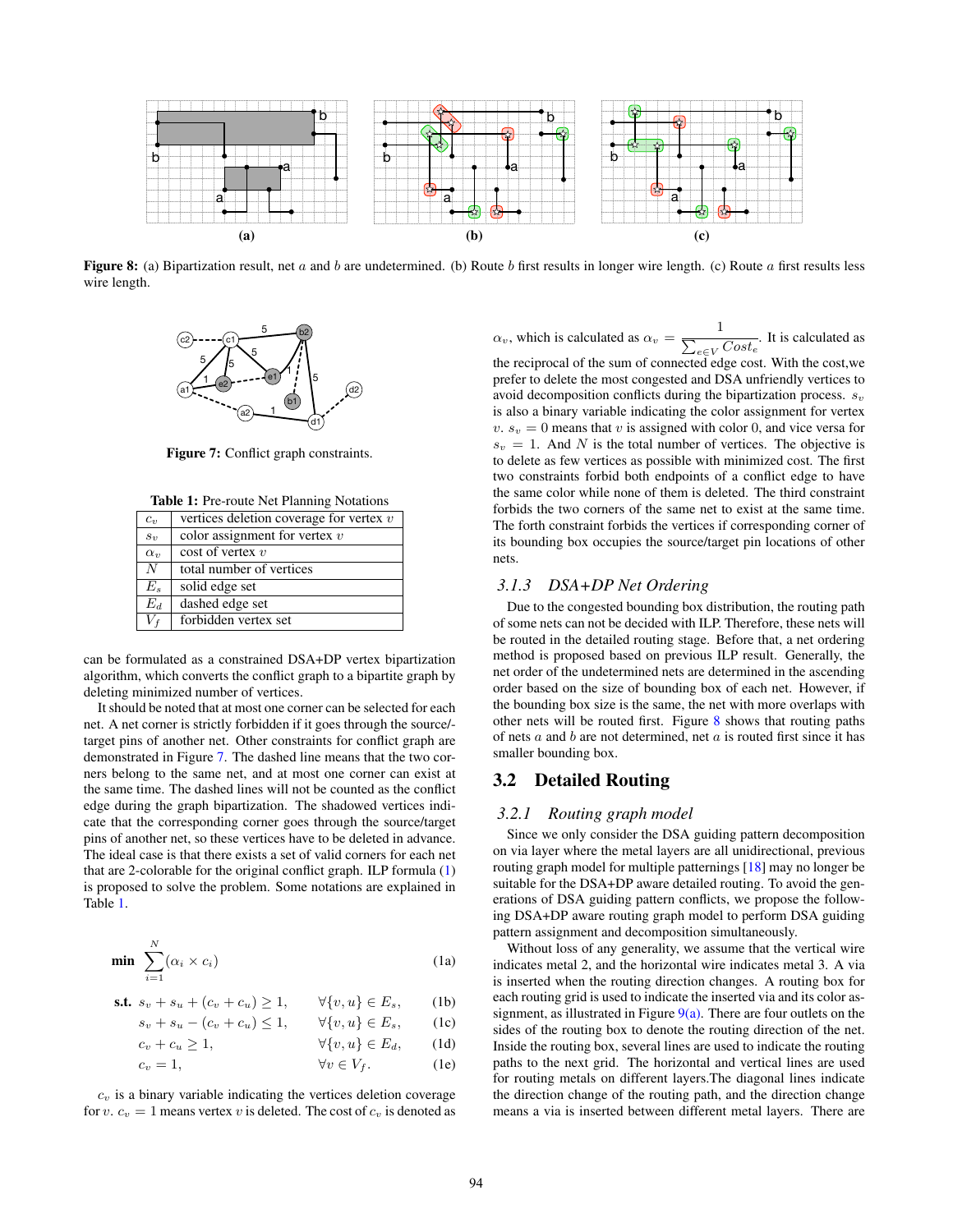<span id="page-4-1"></span><span id="page-4-0"></span>

<span id="page-4-5"></span><span id="page-4-3"></span><span id="page-4-2"></span>Figure 9: (a) Routing graph model. The inner path inside the routing box will be marked as dashed lines when it is forbidden. (b) Red via is forbidden. (c) Green via is forbidden. (d) Red via is inserted. (e) Green via is inserted. (f) All vias are forbidden.

four routing direction changes in each routing box. In order to show the DSA guiding pattern assignment to the inserted via, and the decomposition of these templates, we use color green and red to indicate each direction change. If the line is dashed, then this color is not allowed in this routing box. Figures  $9(b)-9(f)$  $9(b)-9(f)$  demonstrate different routing box states, where Figures  $9(b)$  and  $9(c)$  forbid a certain via color assignment inside the routing box, Figures  $9(d)$ and  $9(e)$  show that if a via is inserted, the metal lines and any other vias are forbidden in the routing box. Figure  $9(f)$  shows that vias are forbidden but metal lines are allowed in the routing box.

With the definition of the routing box, the cost from current grid to next grid  $(c_i^{next})$  can be calculated based on the relative locations of both grids.

$$
c_i^{next} = \begin{cases} c_{via} + L_{grid}, & d_i \neq d_{next}, \\ c_m + L_{grid}, & d_i = d_{next}. \end{cases}
$$
 (2)

Besides the basic wire length cost  $L_{grid}$ , we have the metal cost  $c<sub>m</sub>$  and via cost  $c<sub>via</sub>$  to be added to the cost based on the direction of current grid  $d_i$  and next grid  $d_{next}$ . A larger weight M should be assigned to the cost if the routing direction is forbidden.

Once a net is routed, we need to update the status for corresponding routing boxes. It is observed that once a via has been inserted in the routing box, all the other routing paths should be forbidden. And if a vertical metal line goes through a routing box, the horizontal metal line is still valid to go through the routing box, but all via paths are forbidden. As shown in Figure  $10(a)$ , when a green via is inserted, the neighboring routing boxes of the inserted via are marked as via-forbidden. For other routing boxes whose distance is less than the minimum lithography distance, but they can not be grouped with current via in the same DSA pattern, then these routing boxes can only be assigned to the opposite colors. If the grid distance to the inserted via is larger than minimum lithography distance, no coloring constraints is required. Figure  $10(b)$  gives an example for the updated routing boxes. When both via colors are

<span id="page-4-6"></span>

<span id="page-4-7"></span><span id="page-4-4"></span>Figure 10: (a) Nearby routing box state update. (b) Example layout shows the updated routing box state.

forbidden in a routing box, then it is marked as infeasible routing box for all vias.

## *3.2.2 General Cost Function*

Assume current grid is i, and next grid is next. Let  $cost<sub>s</sub><sup>i</sup>$  denote the cost from source to i. Let  $dist_{next}^t$  denote the estimated distance from  $next$  to target. Let  $usage(i)$  denote the number of nets in the grid. Besides, we also need to consider the grid conflicts cost and related history cost for the A\* search. Thus, let  $h(i)$  be the current history cost of grid i,  $h(i)$  be the previous history cost of grid i. And  $h_{dsa}(i)$  is the DSA violation history.

$$
h(i) = h(i)' + A \times usage(i) + B \times h_{dsa}(i).
$$
 (3)

Therefore, according to the routing box cost explained in Section [3.2.1,](#page-3-4) the current grid cost  $c(i)$  and estimated net cost  $p_i(s, t)$  so far can be calculated as follows:

<span id="page-4-8"></span>
$$
c(i) = cost_s^i + c_i^{next} + h(i),\tag{4}
$$

$$
p_i(s,t) = c(i) + \sigma \times dist_{next}^t.
$$
 (5)

We assign a higher value to  $\sigma$  if the HPWL of current net is less than the estimated cost to help the A\* search.

$$
\sigma = \begin{cases}\n1, & c(i) \leq l_{HPWL}, \\
1 + \frac{c(i)}{HPWL}, & c(i) > l_{HPWL}.\n\end{cases}
$$
\n(6)

For A\* search, we need to search the neighbors of current grid, and create a priority queue to store the neighbors with estimated net cost. If the nearby grid does not exist in the priority queue, or the new estimated path cost is smaller than the previous one, we update the priority with the new estimated path cost. The search continues until we reach the target pin of current net.

#### *3.2.3 DSA+DP aware Detailed Routing*

The detailed routing algorithm is illustrated in Algorithm [1.](#page-5-0) A\* search scheme is adopted in this work. We update the corresponding grid cost after a net is routed, and use a queue to store all the violated grids and all the nets information in these grids. If a net path generates a violation, the net path will be rip-up, and its nearby grid status should be updated. The net will be rerouted to remove the violation. If a new violation is generated after the rip-up and reroute, the new conflict should be pushed into the queue. This ripup and reroute iteration continues until the violation queue is empty or the runtime exceeds the maximum time requirement.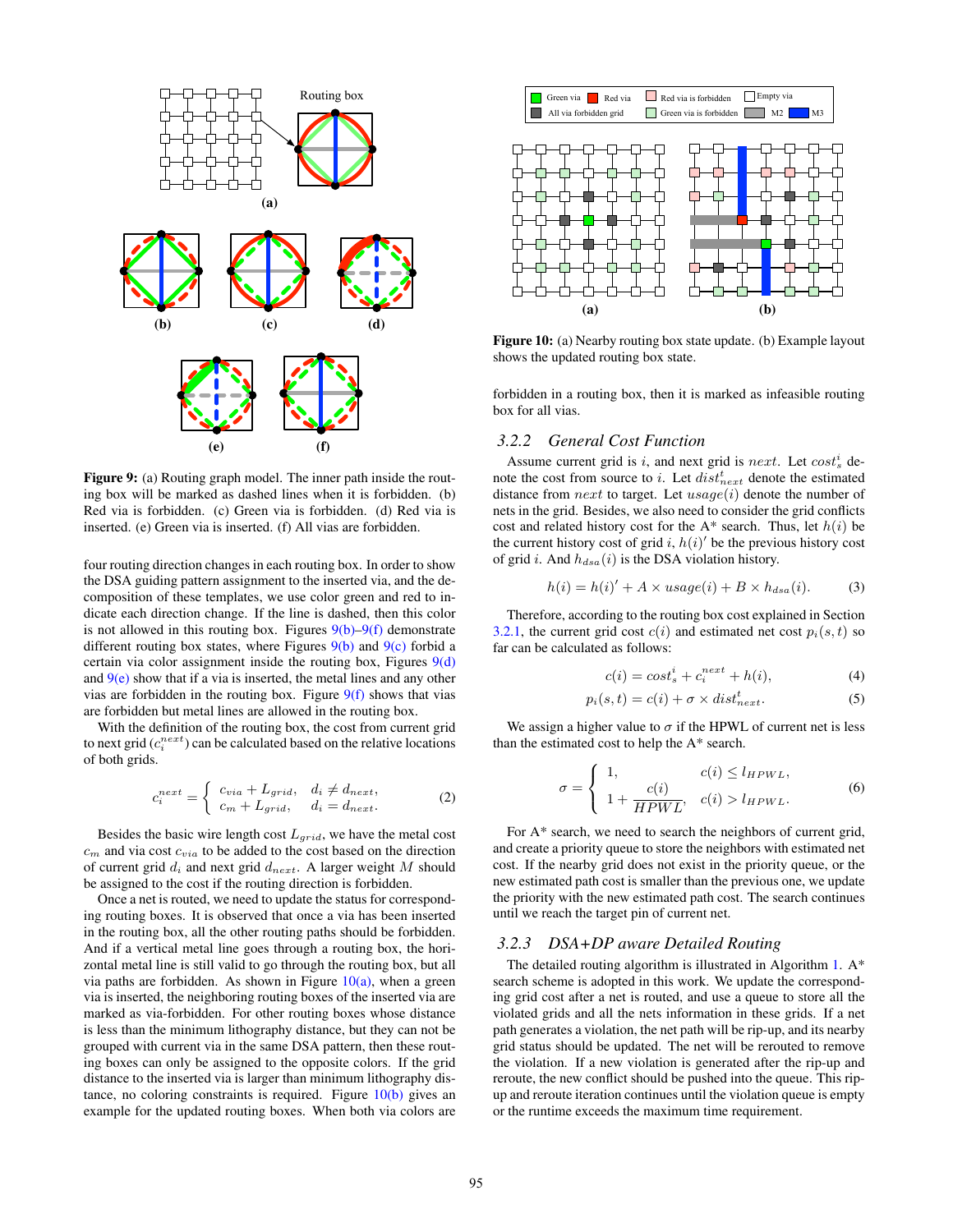#### <span id="page-5-0"></span>Algorithm 1 DSA+DP aware detailed routing

| Input: Netlists from net planning algorithm.             |  |  |  |  |  |  |  |  |
|----------------------------------------------------------|--|--|--|--|--|--|--|--|
| <b>Output:</b> Routed nets with DSA friendly via layer.  |  |  |  |  |  |  |  |  |
| 1: Route determined nets;                                |  |  |  |  |  |  |  |  |
| 2: Update grids cost;                                    |  |  |  |  |  |  |  |  |
| 3: Initial routing iteration;                            |  |  |  |  |  |  |  |  |
| 4: $Q \leftarrow$ nets in violated grids;                |  |  |  |  |  |  |  |  |
| 5: while $!Q$ . empty() do                               |  |  |  |  |  |  |  |  |
| $q(i) \leftarrow Q.pop(); Nets \in g(i);$<br>6:          |  |  |  |  |  |  |  |  |
| <b>for</b> each net $k \in Nets$ <b>do</b><br>7:         |  |  |  |  |  |  |  |  |
| 8:<br>Pre-route with cost evaluation;                    |  |  |  |  |  |  |  |  |
| $9:$ end for                                             |  |  |  |  |  |  |  |  |
| 10:<br>Rip-up net $k$ that has maximum cost improvement; |  |  |  |  |  |  |  |  |
| Route net $k$ ;<br>11:                                   |  |  |  |  |  |  |  |  |
| <b>for</b> each grid $g(j)$ of net k <b>do</b><br>12:    |  |  |  |  |  |  |  |  |
| 13:<br>Update grid cost;                                 |  |  |  |  |  |  |  |  |
| <b>if</b> $g(j)$ is violated <b>then</b><br>14:          |  |  |  |  |  |  |  |  |
| $Q \leftarrow$ nets in this $q(j)$ ;<br>15:              |  |  |  |  |  |  |  |  |
| 16:<br>end if                                            |  |  |  |  |  |  |  |  |
| 17:<br>end for                                           |  |  |  |  |  |  |  |  |
| 18:<br><b>if</b> $g(i)$ is still violated <b>then</b>    |  |  |  |  |  |  |  |  |
| $Q \leftarrow q(i);$<br>19:                              |  |  |  |  |  |  |  |  |
| end if<br>20:                                            |  |  |  |  |  |  |  |  |
| 21: end while                                            |  |  |  |  |  |  |  |  |

<span id="page-5-1"></span>

<span id="page-5-2"></span>Figure 11: (a) Example layout for post routing optimization. (b) Optimal guiding pattern assignment and decomposition for the example layout.

# 3.3 Post Routing Optimization

In the post-routing stage, we propose a method to further minimize the DSA pattern cost and conflicts by re-assigning DSA guiding patterns to the via layer. For example, the original via pattern is shown in Figure  $11(a)$ , the optimized DSA guiding pattern assignment and decomposition is shown Figure  $11(b)$ . To find the optimized solution, we will first construct a new conflict graph for the via layer, as illustrated in Figure  $12(a)$ . The vertices represent the vias. An edge is added between any two vias when their distance is less than the minimum lithography distance. In addition, the edge is marked with black color if its vias can be grouped in the same DSA group, and the edge is marked with red color if its vias can not be grouped in the same DSA group. Because larger DSA groups can increase mask complexity and placement error between the target via and final via, thus minimizing large DSA groups and the number of conflicts at the same time are the primary goals for the post-routing optimization.

This problem can be formulated as the edge bipartization problem: convert the conflict graph to a bipartite graph by deleting minimized numbers of edges. This formulation is slightly different from the pre-route net planning formulation, as shown in Formula [\(7\)](#page-5-4).

<span id="page-5-6"></span><span id="page-5-5"></span><span id="page-5-3"></span>

<span id="page-5-7"></span>Figure 12: (a) Conflict graph for post routing optimization of the example layout. Because vias  $a, b$  and  $c$  cannot be grouped in the same DSA guiding template, therefore: (b) Edge  $ac$  and  $bc$  can not be deleted at the same time. (c) Edge  $ab$  and  $bc$  can not be deleted at the same time. (d) Edge  $ab$  and  $ac$  can not be deleted at the same time. (e) The conflict graph can be converted to a bipartite graph by deleting edge ab with minimum cost.

<span id="page-5-4"></span>

| min $\sum e_{v_i v_j} + M \cdot \sum e_{v_k v_h}$ |  | (7a) |
|---------------------------------------------------|--|------|
|                                                   |  | (71) |

$$
\begin{aligned}\n\text{s.t. } & t_{v_i} + t_{v_j} + e_{v_i v_j} \ge 1, & \forall \{e_{v_i v_j}\} \in E, & \text{(7b)} \\
& t_{v_i} + t_{v_j} - e_{v_i v_j} \le 1, & \forall \{e_{v_i v_j}\} \in E, & \text{(7c)} \\
& e_{v_i v_j} + e_{v_i v_k} \le 1, & \forall (i, j, k) \text{ infeasible}, & \text{(7d)}\n\end{aligned}
$$

 $e_{v_i v_j} + e_{v_j v_k} + e_{v_k v_h} \leq 2$ ,  $\forall (i, j, k), (j, k, h)$  groupable,

(7e)

$$
e_{v_i v_j}, t_{v_i} \in \{0, 1\}.
$$
\n(7f)

The first item in the objective function is the sum of edges with groupable vias, while the second item is the sum of edges with ungroupable vias.  $v_i$  represents via i, while  $e_{v_i v_j}$  is a binary variable to indicate the edge between  $v_i$  and  $v_j$ .  $e_{v_i v_j} = 1$  means that the edge is deleted. But if  $v_i$  and  $v_j$  can not be grouped in the same DSA pattern, a conflict is generated. Therefore, in order to discourage deleting the un-groupable edge, a large coefficient  $M$  is assigned to these edges in the objective function.  $t_{v_i}$  indicates which masks that  $v_i$  has been assigned to. The first two constraints will try to divide the vias on the same edge into two masks. The third constraint will avoid the forbidden DSA patterns, such as forks and circles. And the forth constraint restricts the sizes of feasible DSA patterns. As illustrated in Figures  $12(b)-12(c)$  $12(b)-12(c)$ , the bold edges can not be deleted at the same time to avoid infeasible DSA patterns. And the optimal solution can be achieved by deleting the edge between  $a$  and  $b$  to make the conflict graph a bipartite graph, as shown in Figure [12\(e\).](#page-5-7)

## 3.4 Overall Flow

Figure [13](#page-6-10) shows the overall flow of our DSA+DP aware detailed routing algorithm. First, the algorithm input consists of blockages, net list with source and target pins, a set of DSA pattern constraints and corresponding design rules. Next, we perform the pre-route net planning to determine the routing paths for some nets. For nets whose routing paths can not be decided during the pre-route stage,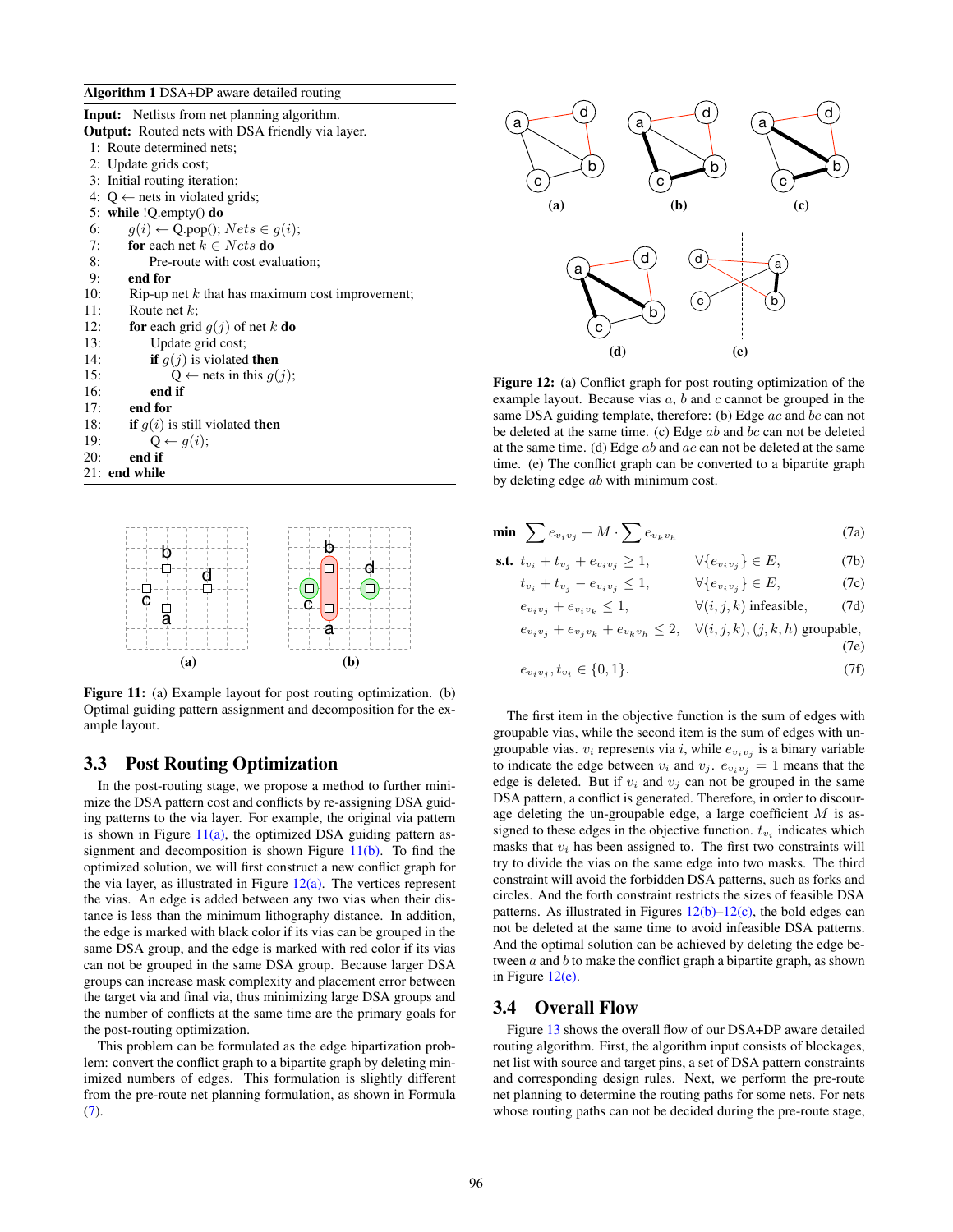Table 2: Benchmark Statistics

<span id="page-6-12"></span>

| bench | #net<br>#pin |       | Grid size        |  |  |
|-------|--------------|-------|------------------|--|--|
| ecc   | 1671         | 3342  | $436\times446$   |  |  |
| efc   | 2219         | 4438  | $406 \times 421$ |  |  |
| ct1   | 2706         | 5412  | $496 \times 503$ |  |  |
| alu   | 3108         | 6216  | $406\times408$   |  |  |
| div   | 5813         | 11626 | $636\times 646$  |  |  |
| top   | 22201        | 44402 | 1176×1179        |  |  |

the rip-up and reroute based A\* search algorithm is performed on our DSA+DP aware routing graph model to find the routing paths for them. After that, the post routing optimization algorithm is applied on the via layer to further reduce template cost.

# <span id="page-6-8"></span>4. EXPERIMENTAL RESULTS

We implemented the proposed algorithms in C++. All the experiments are performed on a 3.4 GHz Intel workstation with 32GB memory. The state of art optimization tool GUROBI 6.5 [\[11\]](#page-7-23) is used as the ILP solver. The benchmarks are the synthesized OpenSparc T1 design [\[1\]](#page-6-11). It is assumed that only Metal 2 (M2) and Metal 3 (M3) layers are available for routing, where M2 and M3 run horizontally and vertically. The benchmarks are grid-based, and statistics of the benchmarks are shown in Table [2.](#page-6-12)

In order to demonstrate the effectiveness of our approach, we implemented the conventional 1D detailed router without DSA considerations, and also the DSA-aware detailed router proposed in [\[8\]](#page-6-6), in which DP is not considered. Although the DSA patterns and design rules are different in [\[8\]](#page-6-6), we adjusted the method with our own design rules and feasible DSA patterns. The parameters A and B in Equation [\(3\)](#page-4-8) are set as 1 and 10 respectively.

Table [3](#page-7-24) compares experimental results of conventional 1D detailed router, DSA-aware detailed router in [\[8\]](#page-6-6), and our proposed DP+DSA aware detailed router (DSAR). In the table, "#Via" is the total via number; "WL" is the total wire length; "#CFLT" is number of the DP+DSA conflicts; while "CPU" is the runtime in seconds.

As shown in the table, our DSAR can effectively reduce via number by around 1% and 20% compared to conventional 1D detailed router and DSA aware detailed router without double patterning considerations [\[8\]](#page-6-6). In addition, DSAR outperforms [\[8\]](#page-6-6) in terms of total wire length "WL" by reducing it by 15%. The wirelength of DSAR increases less than 1% compared to conventional 1D routing. These demonstrate that our proposed detailed routing algorithm is quite effective to reduce the wire length and via num-

<span id="page-6-10"></span>

Figure 13: Overall flow of detailed routing with DSA+DP consideration.

ber than DSA aware detailed router without DP consideration, and with little impact compared to conventional 1D router. Moreover, compared to conventional 1D router, our DSAR can reduce 269 more DP+DSA conflicts between DSA guiding patterns, and reduce 8 conflicts than DSA router without double patterning considerations, which demonstrates the effectiveness of our proposed algorithms on DSA+DP considerations. The runtime is a little longer because of more iterations to resolve double patterning conflicts and more search spaces during A\* search process. Besides, as all the algorithms can achieve 100% routability, thus routability is not shown in the comparison table.

The impact of our proposed net planning method is also analyzed in terms of total via number, total wirelength and runtime. The comparisons are illustrated in Figure [14.](#page-7-25) We can observe from Figures  $14(a)$  and  $14(b)$  that, with our proposed pre-route net planning, the via number and the wire length can be effectively reduced by 19% and 8%, respectively. Note that with more pre-routed nets the A\* search based maze routing takes more time to search for the neighboring grids, thus the runtime has been slightly increased by around 7%, as shown in Figure  $14(c)$ . It indicates that with preroute net planning, the solution quality can be improved at a cost of small runtime increase. Overall, we can still claim that the proposed net planning method is effective to reduce the total number of inserted vias and wirelength.

# <span id="page-6-9"></span>5. CONCLUSION

With the pitch multiplication ability, DSA can be applied on the printing of contacts/vias layer to reduce the number of masks. In this paper, we have proposed an effective DSA aware detailed routing algorithm with double patterning consideration on guiding patterns. We have also proposed a pre-route net planning algorithm to improve the routing quality in terms of via number and total wirelength. The detailed routing was performed on a new routing model with DSA+DP consideration, followed by a post routing optimization algorithm to further improve the DSA guiding pattern assignment and decomposition. The experimental results show that our proposed algorithm effectively reduces coloring conflicts on via layer with DSA and double patterning considerations.

#### <span id="page-6-11"></span>6. REFERENCES OpenSPARC T1.

[http://www.oracle.com/technetwork/systems/opensparc/index.html.](http://www.oracle.com/technetwork/systems/opensparc/index.html)

- <span id="page-6-0"></span>[2] V. Axelrad, K. Mikami, M. Smayling, K. Tsujita, and H. Yaegashi. Characterization of 1D layout technology at advanced nodes and low k1. In *Proceedings of SPIE*, volume 905213–905213, 2014.
- <span id="page-6-3"></span>[3] Y. Badr, A. Torres, and P. Gupta. Mask assignment and synthesis of DSA-MP hybrid lithography for sub-7nm contacts/vias. In *ACM/IEEE Design Automation Conference (DAC)*, pages 70:1–70:6, 2015.
- <span id="page-6-4"></span>[4] Y. Badr, J. A. Torres, Y. Ma, J. Mitra, and P. Gupta. Incorporating DSA in multipatterning semiconductor manufacturing technologies. In *Proceedings of SPIE*, volume 9427, 2015.
- <span id="page-6-1"></span>[5] I. Bita, J. K. W. Yang, Y. S. Jung, C. A. Ross, E. L. Thomas, and K. K. Berggren. Graphoepitaxy of self-assembled block copolymers on two-dimensional periodic patterned templates. *Science*, 321(5891):939–943, 2008.
- <span id="page-6-2"></span>[6] L.-W. Chang, X. Bao, B. Chris, and H.-S. P. Wong. Experimental demonstration of aperiodic patterns of directed self-assembly by block copolymer lithography for random logic circuit layout. In *IEEE International Electron Devices Meeting (IEDM)*, pages 33.2.1–33.2.4, 2010.
- <span id="page-6-5"></span>Y. Du, D. Guo, M. D. F. Wong, H. Yi, H.-S. P. Wong, H. Zhang, and Q. Ma. Block copolymer directed self-assembly (DSA) aware contact layer optimization for 10 nm 1D standard cell library. In *IEEE/ACM International Conference on Computer-Aided Design (ICCAD)*, pages 186–193, 2013.
- <span id="page-6-6"></span>[8] Y. Du, Z. Xiao, M. D. F. Wong, H. Yi, and H.-S. P. Wong. DSA-aware detailed routing for via layer optimization. In *Proceedings of SPIE*, volume 9049, 2014.
- <span id="page-6-7"></span>[9] S.-Y. Fang, Y.-X. Hong, and Y.-Z. Lu. Simultaneous guiding template optimization and redundant via insertion for directed self-assembly. In *IEEE/ACM International Conference on Computer-Aided Design (ICCAD)*, pages 410–417, 2015.